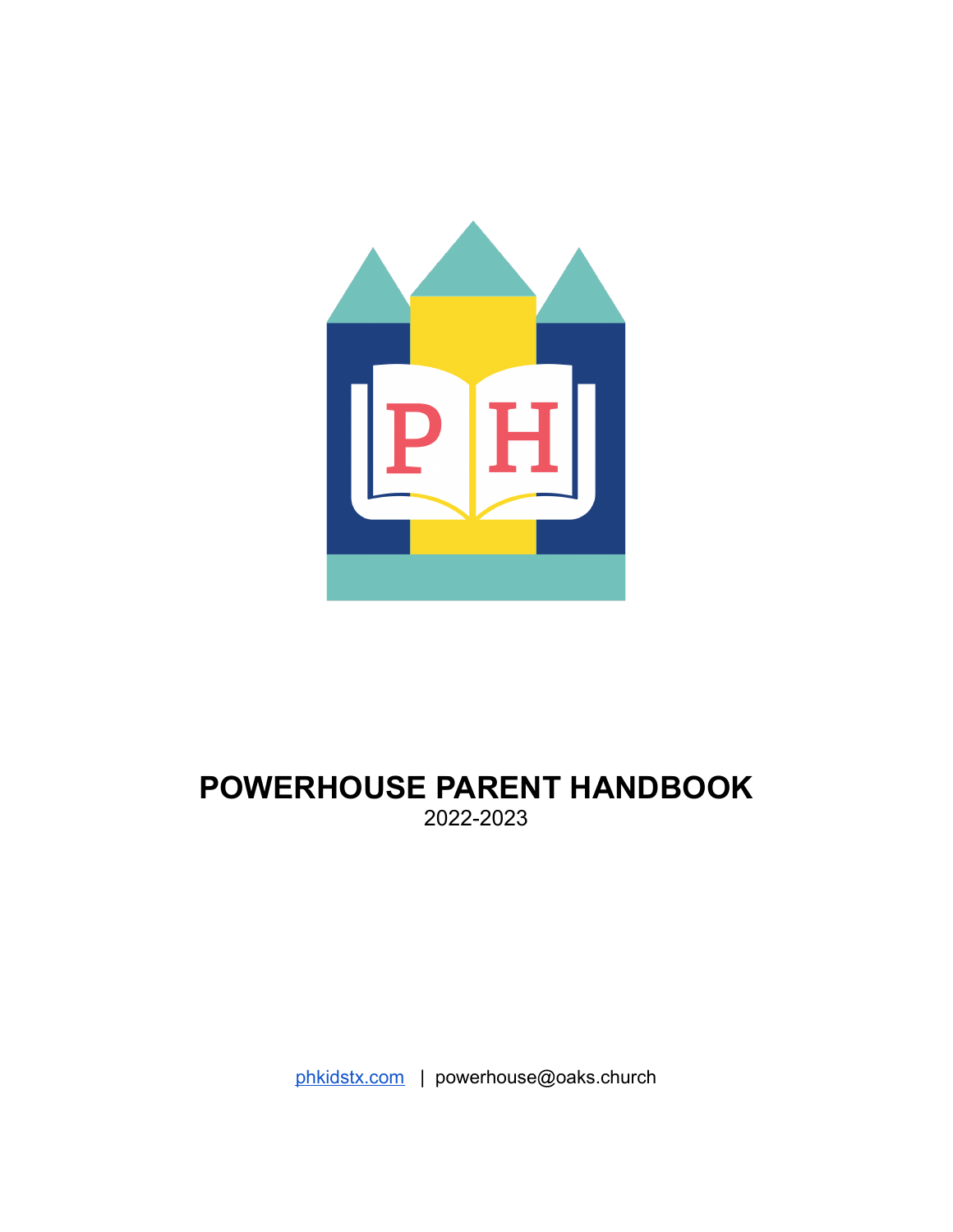Dear Parents:

Thank you for choosing Powerhouse. It is a privilege and an honor to serve you and your child(ren). The entire Powerhouse staff is committed to providing a safe and loving environment where your child(ren) can grow, develop, and learn.

As a ministry of Oaks Church, Powerhouse is a Christ-centered program, as well as a state-licensed child care provider. We are eager to share the love of Jesus Christ through daily devotions, weekly chapel, homework time, crafts, and much more.

As we partner with you to minister to your child(ren), please do not hesitate to contact us if there is anything we can do to help you.

We're looking forward to our partnership with you and a new school year! Powerhouse Central Office

# **POWERHOUSE BEFORE AND AFTER SCHOOL**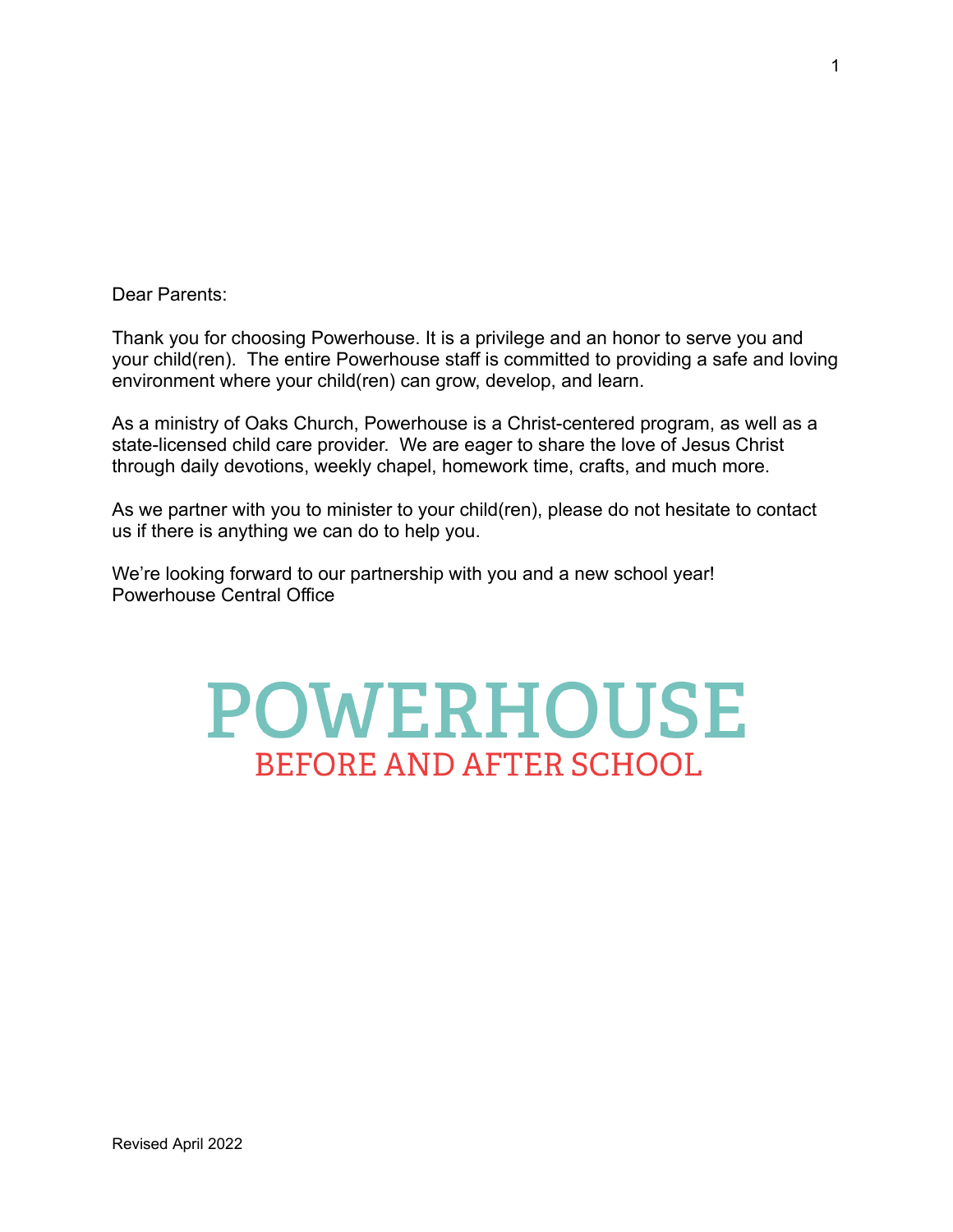### **POWERHOUSE PARENT HANDBOOK**

#### Please note, all COVID-19 adjustments will be highlighted in this book for quick reference

#### **Non-Discrimination Policy**

Powerhouse does not discriminate based on gender, race, color, religion, or national or ethnic origin in our admittance, education, and other administrative policies and extends to all privileges, programs, and activities generally made available to students in the program.

#### **Communication**

We believe that communication with parents is essential. Any questions and/or comments you have are always welcome. We communicate to parents face to face, by phone, email, Sandbox, and items sent home with the students. As a parent, you may also review a copy of the state's minimum standards. You can find contact information for each campus below.

From time to time it is necessary to have changes or additions to this handbook. In these instances, you will be notified verbally, via email, or in writing.

Since Powerhouse is **not** a part of Life School, any communication regarding your child (i.e. absences, medication, playtime, etc.) must be communicated directly to the Powerhouse Site **Director** 

Parents can schedule an appointment with the Powerhouse Pastor and/or their Site Director to discuss any issues or concerns.

#### **Powerhouse Staff**

Powerhouse is under the direction of the Central Office, which oversees multiple sites, as well as the creation and implementation of all policies, procedures, and fees. The Central Office is responsible for training, state license compliance, program curriculum, and overall program direction.

If you have any concerns or questions, feel free to contact the Central Office by emailing powerhouse@oaks.church.

Each of our campus locations is coordinated by a Site Director. Their contact information is as follows:

| Cedar Hill - 469-225-1771 | Red Oak - 469-218-1373    | Oak Cl |
|---------------------------|---------------------------|--------|
| Lancaster - 469-505-7550  | Waxahachie - 469-719-9601 |        |

 $I$ iff – 469-505-7688

#### **Hours of Operation**

Morning care: 6:00 a.m. – 7:25 a.m. (Life School opening)

Afternoon care: 3:15 p.m. (Life School Dismissal) –  $6:00$  p.m.

Extended care: 6:00 p.m. – 6:30 p.m.

Revised April 2022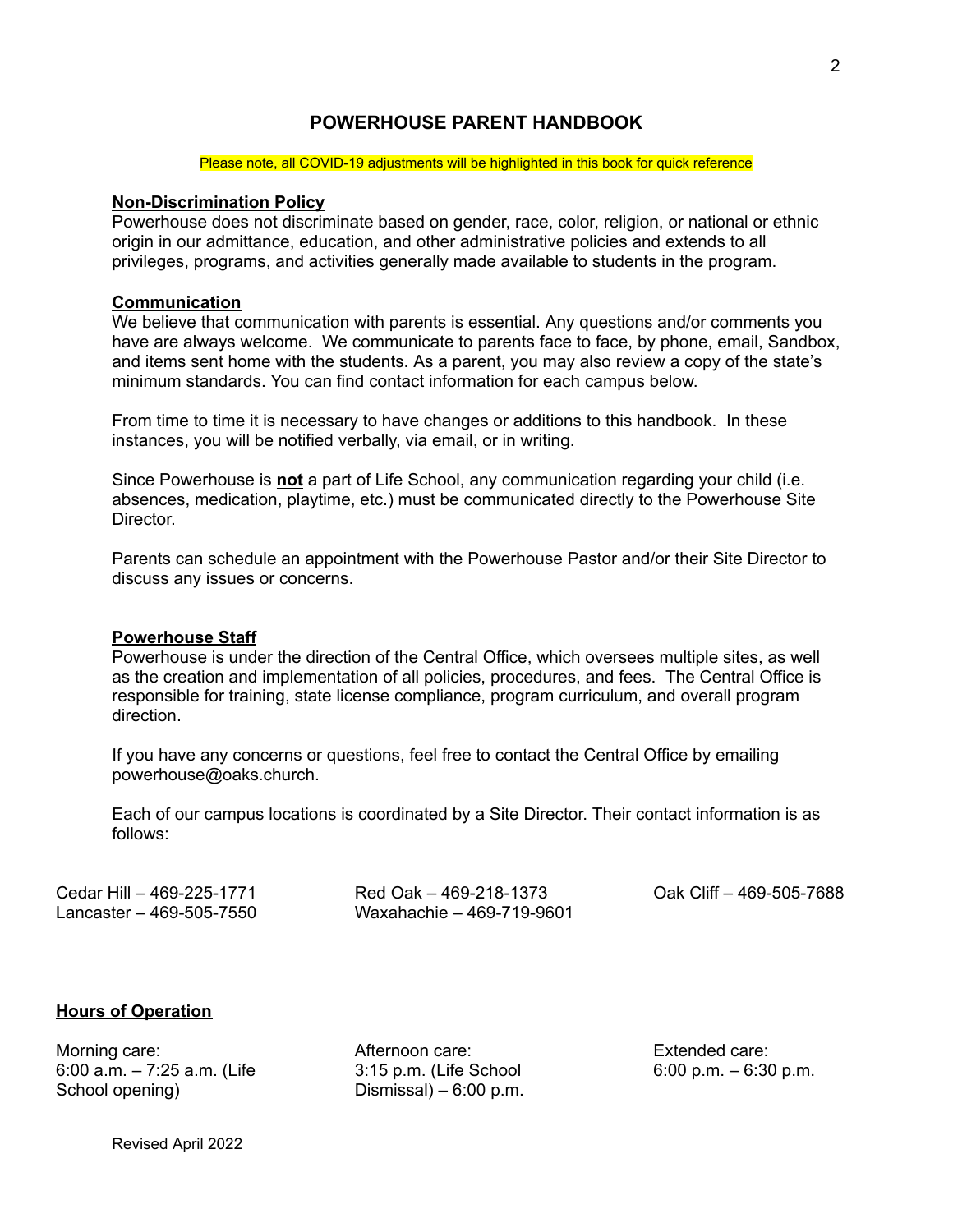#### **Special Closings and Days of Operation**

The Powerhouse calendar follows the Life School District calendar. When Life School is closed due to inclement weather, staff in-service days, and national holidays, Powerhouse is also closed. Powerhouse will send out emails and Sandbox messages as a courtesy reminder to each family so please make sure we always have your MOST CURRENT information on file.

#### **Early Release Days**

Powerhouse offers a special half-day program on Life School early release days. There is no additional charge for students who are currently enrolled in a weekly afternoon program. Families must sign up their children by the deadline date, so we can prepare our staff, spaces, and activities.

#### **Sandbox**

Sandbox is the secure software we use to keep track of our enrollments and waiting list. Upon your child's enrollment into our program, you will receive a link to activate your parent portal. This will be important, as all our communication to you throughout the program days will take place in Sandbox.

In your Sandbox portal, you will be able to update your child's information, as well as the persons allowed to drop off and pick up your child. **Anyone who drops off or picks up your child** *must* **be listed in your Sandbox account.** You must list emergency contacts - *who are not the parents or primary guardians* - in case of an emergency. In addition, anyone who is paying the tuition must be listed as a guardian, as they will need to log into their portal to pay the account balance.

## **POWERHOUSE FEES**

**Tuition** (rates are per child)

Before School Care Flat Rate (1-5 days) - \$35 per week

After School Care

Full-Time (3-5 days) - \$60 per week Part-Time (1-2 days) - \$40 per week

Extended Care

\$20 per week (in addition to another selected program)

#### **Family Discount**

\$5 off the tuition of every child after the first child of the same household (only applies to children enrolled in a program)

| <b>Additional Fees/Information</b> |                                                                                                                    |
|------------------------------------|--------------------------------------------------------------------------------------------------------------------|
| <b>Registration Fee</b>            | \$50 per family due at time of enrollment. (annual, non-refundable)                                                |
| <b>Child Supply Fee</b>            | \$25 per child due at the time of enrollment. (annual, non-refundable)                                             |
| <b>Refund Requests</b>             | No refunds will be given for any reason including overpayment, moving schools,<br>or withdrawing from the program. |
| Revised April 2022                 |                                                                                                                    |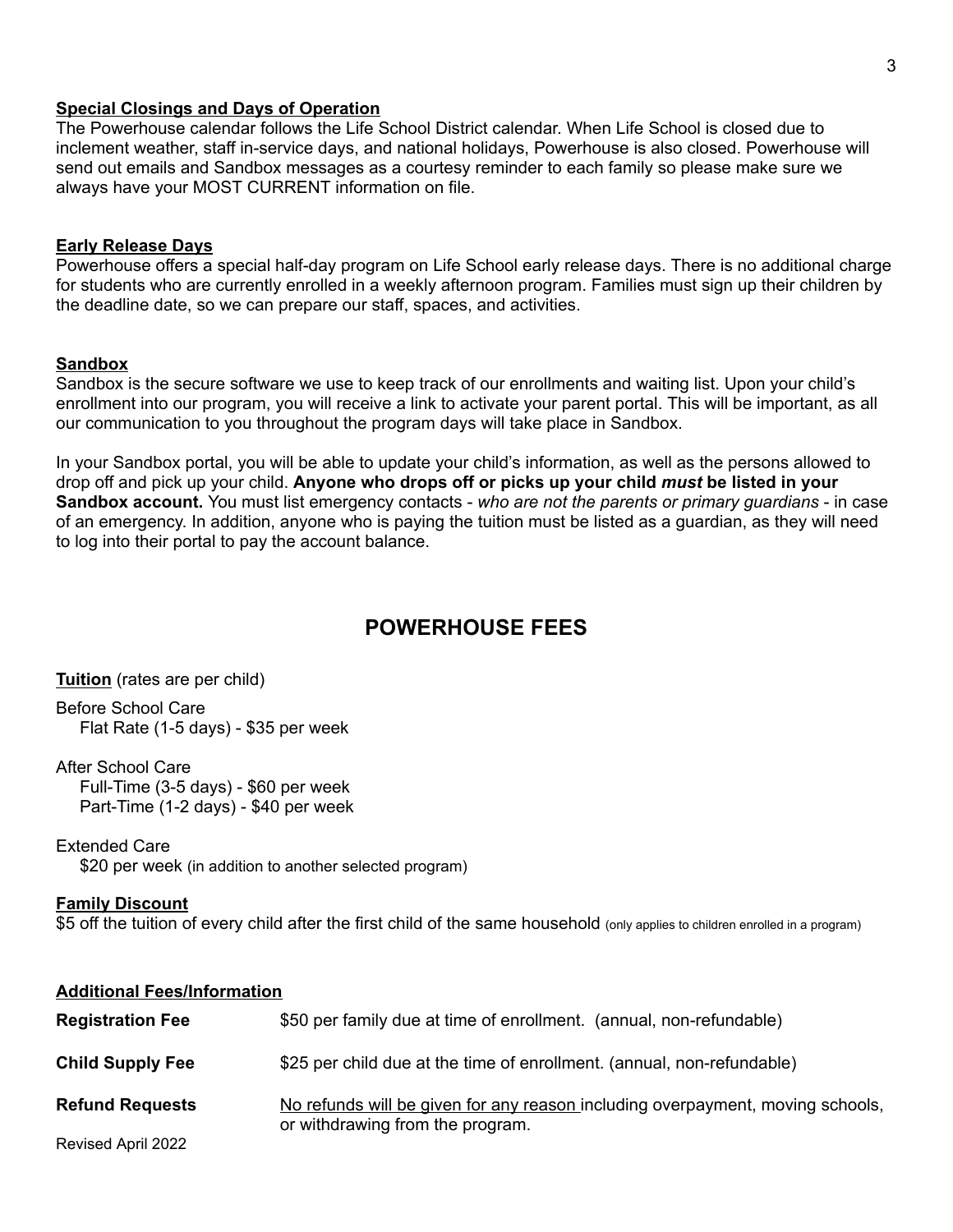- **Forms of Payment Sandbox Parent Pay Portal** using credit or debit card. **Child Care Assistance** *No payments by cash or check are accepted.*
- **Payment Due Dates** Charges for the upcoming week are posted every Friday. Parents have through the weekend to clear this balance by Monday morning to avoid late fee charges and interruption of care.
- **Late Payment Fee** A \$10 Late Fee will be charged to all accounts that show an outstanding balance every Monday at 12:00 pm. If charges for that week are not paid by Friday at 6:30 p.m., your child(ren) will not be received by Powerhouse until the balance has been paid in full. **No exceptions.** If the outstanding balance is not paid by the following Friday, your child will be unenrolled from our program to allow space for our waitlist.
- **Late Pick-up Fee** Powerhouse will charge \$10 per child each day for pick up after 6:00 pm (or 6:30 if enrolled in Extended Care) to your account. This fee must be paid in full with the next tuition payment. You may not enroll in the Extended Care program when you are running late. After three offenses, Extended Care will be added to your account as a non-negotiable option for the remainder of the school year.
- **Not in Attendance** Powerhouse does not charge for weeks that Life School offers holidays, i.e Spring Break, Fall Break, Christmas, etc., but billing will be posted the Friday before those holidays and must be paid by 6:30p.m, of the next program day. If your child(ren) will not be in Powerhouse during a normal school week, we do still require you to pay the weekly fee. Our campuses often have waiting lists, and your payments hold your spot and confirm your enrollment. If you know that your child(ren) will be out for a program week, we ask as a courtesy that you inform your Site Director by the Friday prior.

#### **Absences/Program Withdrawals/Program Changes**

If you should need to withdraw your child from Powerhouse, we ask that you notify your Site Director via email or in writing one week prior to the effective date. If your child(ren) is absent from our program without notice, you will be withdrawn from the program after 5 days of no communication or attendance. Re-enrollment fees are assessed to those who did not communicate their withdrawal from the program or were absent for more than 4 weeks. To re-enroll, please contact your Site Director. If our program is at capacity, you will be placed on a waiting list.

#### **Powerhouse Safety Policies**

Parents need to personally escort their child(ren) to the receptionist desk to sign in and out when their children enter and leave the facility.

#### **Signing In/Out**

As a courtesy to our staff, we ask that any/all cell phone conversations be finished before approaching the desk area to pick up/drop off your child. All parents/guardians/authorized individuals are required to sign their child in and out of Powerhouse. For security purposes, children must be picked up at the designated pick-up location. If a parent is unable to pick up their child, they may authorize another legal adult to pick up. Please email or Sandbox message your Site Director to inform them of the change. In addition, this adult must be listed as a contact with pick up authorization on your Sandbox Parent Portal, and they must be ready to show a valid picture ID.

Revised April 2022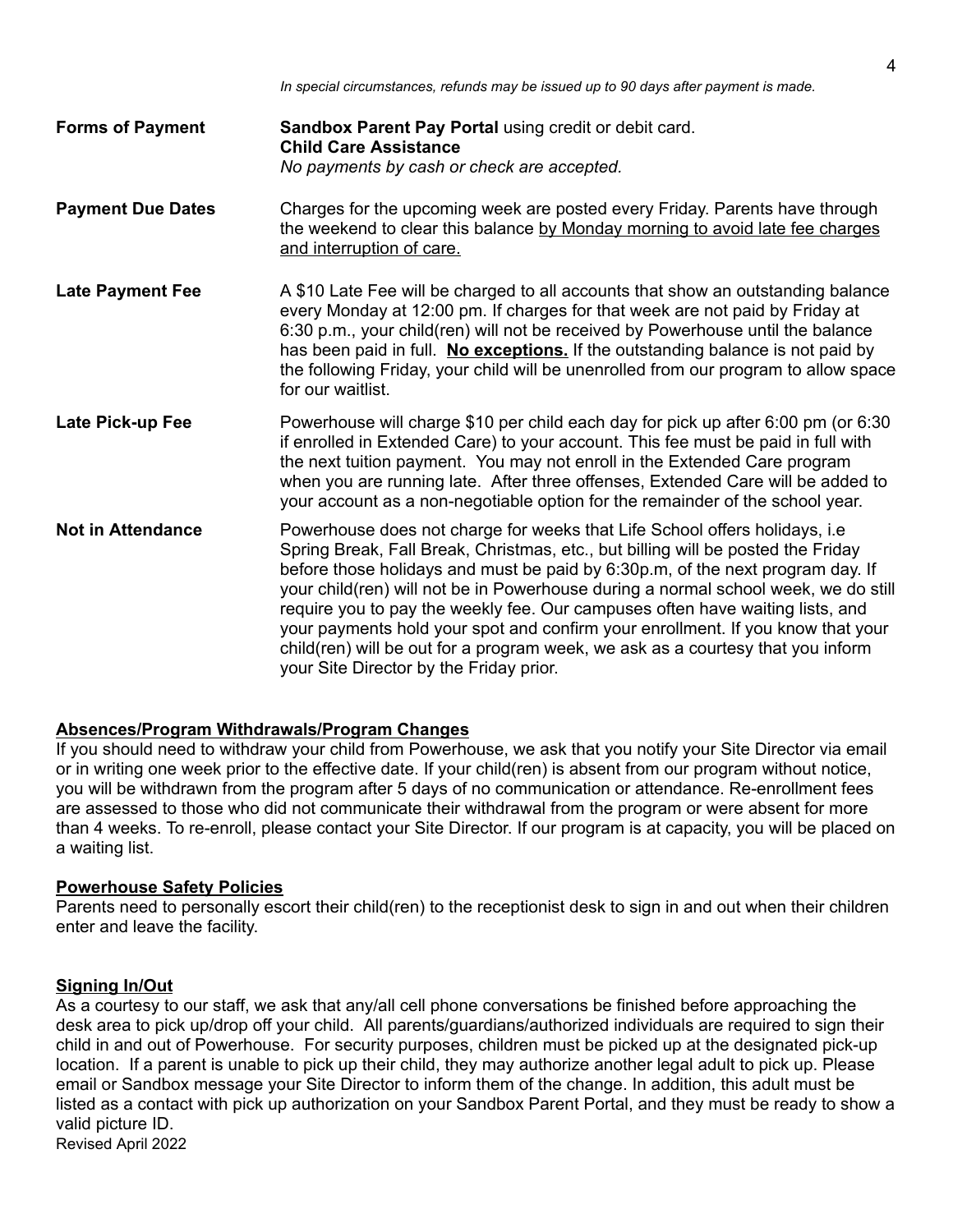Pick up *must* occur at the Receptionist's desk. Your child will not be released to you if you meet them anywhere else on the campus, unless specified by your Site Director.

#### **Confidentiality**

While your child is enrolled in our program, parents may come across confidential information about our program, our staff, and sometimes other children. All information received from Powerhouse must remain confidential. Breaching confidentiality may lead to removal from the program.

#### **Parent Code of Conduct**

Please understand, young children are present in our building. Some adult language is not appropriate for young children. Powerhouse prohibits swearing or cursing on our property.

Threatening staff, children, or other parents will not be tolerated per Powerhouse standards and the Texas Department of Family and Protective Services. Powerhouse has the right to terminate care and/or call proper authorities in the event of disruptive behavior from a parent or guardian.

Powerhouse must follow rules on discipline and guidance as outlined in the Texas Minimum Standards for Before and After School Programs. All adults, including parents, must follow these rules while on our property. Please feel free to ask your Site Director for access to Texas Minimum Standards if you wish to read through it yourself.

#### **Custody Situations**

Powerhouse does not get involved with custody disputes. Powerhouse will follow a court order exactly as written. If your family has a court order on file, please provide us with the most recent copy. **Please note, per state law, in the absence of a court order, both parents have equal rights.** It is imperative that all enrollment forms are completed with both parents' information. If a custody dispute takes place on our property, the local police will be called and asked to handle the dispute. Our staff will not be placed in the middle of such disputes. If a custody issue creates a risk for our facility or staff, Powerhouse has the right to terminate care.

#### **Meals and Snacks**

Daily snacks are served according to a campus schedule. Please check the posted snack schedule for your child's snack time. A monthly menu and schedule will be posted in the Parent Binder (located on the sign in/out table) listing the items served during Powerhouse. This is subject to change without notice, but the change will be indicated on the schedule.

Powerhouse adheres to the state nutritional guidelines: **therefore, no food will be allowed to be brought into the program other than what Powerhouse is serving that day**. If your child requires a special diet, a doctor's note MUST be provided stating the specific guidelines of the diet and you will be responsible to provide your child's snack. If your child has a food allergy that has been assessed by a doctor, please contact your Site Director and request a Food Allergy Plan. Please have your doctor fill this out and return it to campus so we know how to properly treat your child in case of exposure.

There will be no candy, gum, carbonated drinks, or added sugar items allowed at any time unless it is specified and approved during a Powerhouse class party or Powerhouse special event. On occasion, your child's Powerhouse teacher may have a classroom party that would include food/snacks. A permission slip containing specific information will be sent home with your child prior to the date of the party. All permission slips MUST be signed and received by Powerhouse prior to the party for your child to be able to participate.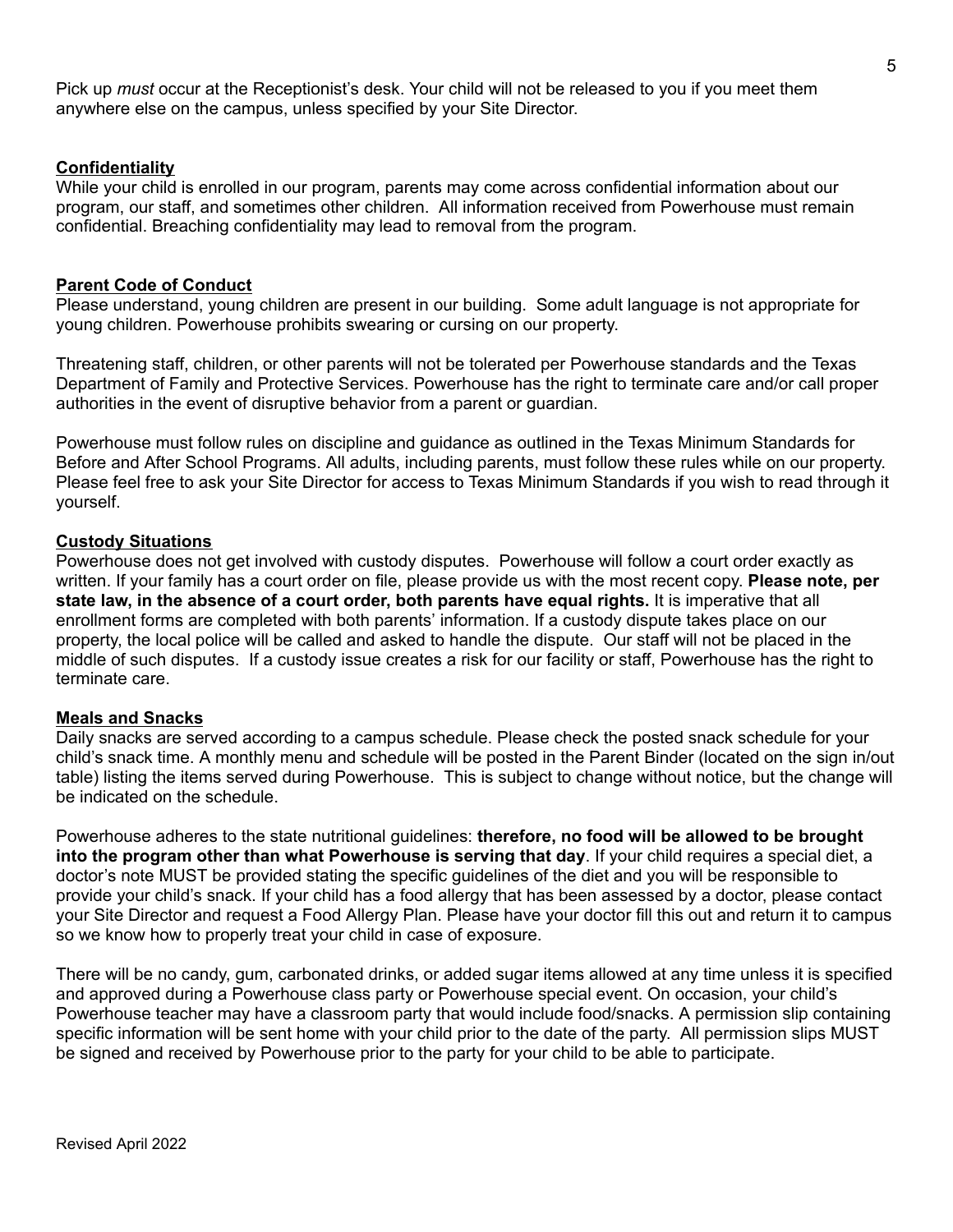#### **Discipline**

The main purpose of Powerhouse is to provide children a place to grow and develop spiritually, emotionally, and socially. Powerhouse's choice of discipline is celebrating positive behavior and redirecting negative behavior to a different activity, if necessary. We believe **"What gets celebrated, gets repeated!"** Powerhouse chooses to celebrate students that are showing positive actions, behaviors, and choices to their peers, teachers, and supervisors.

If the time comes that Powerhouse has exhausted all options of redirection, we have the right to utilize time-outs, verbal warnings, and/or age-appropriate writing assignments, along with the tally system.

Tallies will be issued for negative behaviors. These include, but are not limited to:

- 1. Verbal and/or physical disrespect to staff or another child
- 2. Disobedience
- 3. Misbehavior during a safety drill

When a child is given a tally, you will be notified at pick up. You will be asked to sign the bottom of the tally, and you will be given a copy to take home for your records.

When a 3<sup>rd</sup> tally is given within 30 days, parent(s) will be verbally notified by the Powerhouse Site Director and a mandatory conference will be scheduled within 3 days of notification. Unacceptable behavior will result in a possible suspension for a period of 3 or more days. After this 3-day suspension, the child will have a 14-day probationary period. If they receive another tally within this period, they will receive another 3-day suspension. After this, they will have a 10-day probationary period. If the child receives a tally during this period, they will be expelled from Powerhouse.

A copy of the Discipline and Guidance policy from the Minimum Standards for Child-Care Centers is included in this handbook.

Powerhouse has a ZERO TOLERANCE policy for any physical aggression/bullying. Upon Powerhouse management investigating and determining that your child was a part of any physical aggression/bullying, your child will be subject to suspension/expulsion. If your child is suspended or expelled, you are still required to pay for any balance due on your account.

#### **Fun Fridays**

Powerhouse believes in having fun! Fun Fridays is a tool we use to encourage kids to participate, learn, and grow in our program while earning points for their team to win team prizes at the end of every month. Prizes include special activities, special snacks, etc.

#### **Personal Property/Lost & Found**

Powerhouse, will not be held responsible for any personal property that is lost, damaged or stolen. This includes cell phones, games, toys, food items, etc. Any personal property causing classroom disruption will be collected by the teacher and can be picked up by a person authorized for pick up at the front desk. Any items left in Powerhouse (textbooks, backpacks, jackets, lunchboxes, etc.) will be taken to the Life School Lost & Found container at the end of each program. Powerhouse is not responsible for any property lost or damaged during our program.

#### **Damage to Property**

The Parent/Guardian will receive notice from the Site Director of any property damage that has been done by their child. This may result in the suspension of the child and/or repair fees.

#### **Incident Reports**

If your child should be involved in an incident or sustain an injury that requires first aid while in our care, an Incident Report detailing the specifics of the incident will be filled out. You will be informed upon pick up of your

Revised April 2022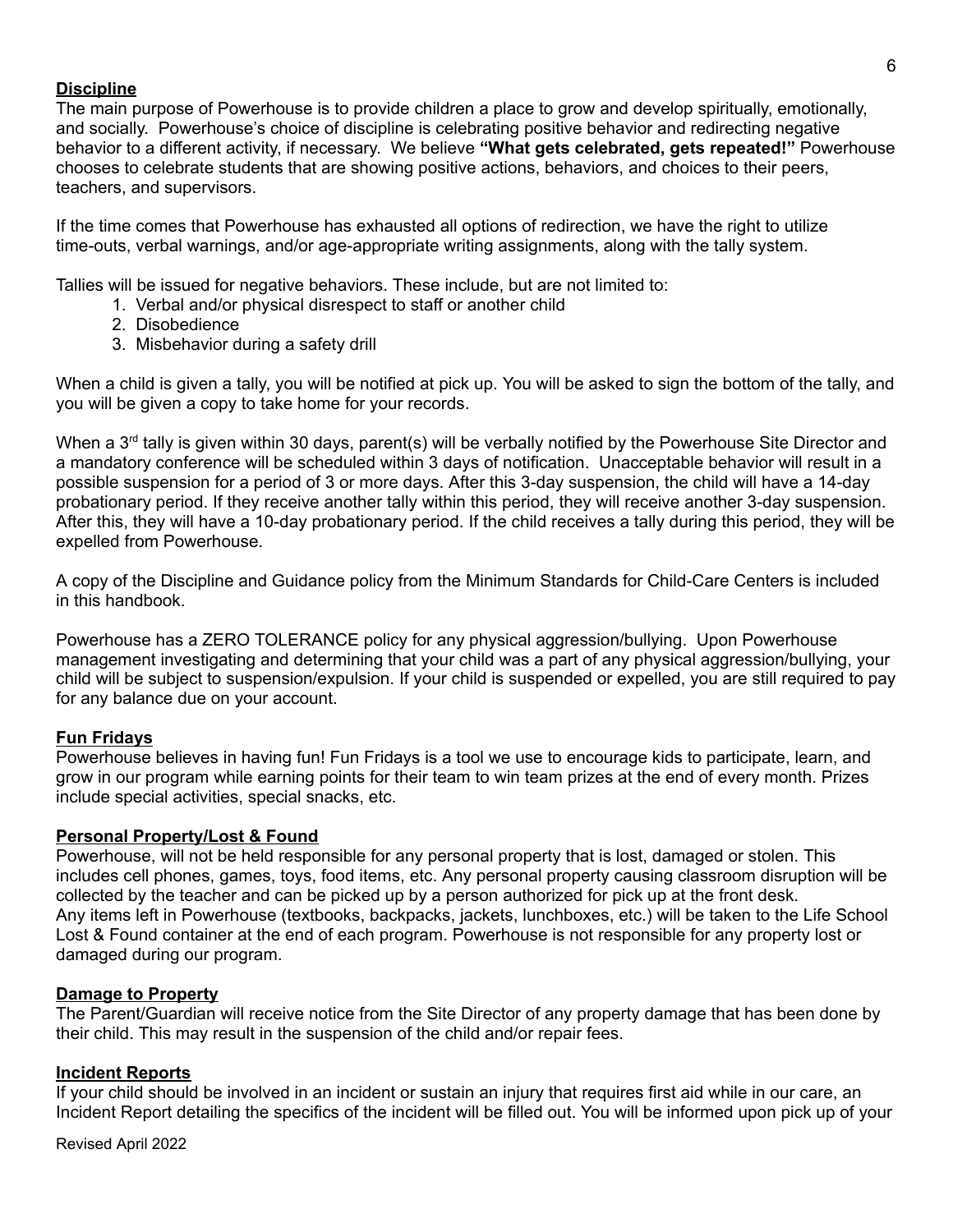child from the program of any minor incident that may have occurred. Parents and/or legal guardians will be asked to sign the report, which will be placed in their child's file. By signing the incident report, you acknowledge that said injury occurred while in the Powerhouse program. You may request a copy of this report for your records.

If the parent or guardian does not pick up their child that day, the pick-up person (who must be qualified in Sandbox) will sign the Incident Report, and the parent/legal guardian will be notified.

#### **Child Abuse Reporting**

Powerhouse is a state-licensed facility and is required by our Minimum Standards to report suspected child abuse and neglect. Our staff is trained yearly on how to recognize child abuse, neglect, and maltreatment.

#### **Illness and Exclusion**

Children who are ill should not attend the program. Powerhouse observes the standards set by the Texas Department of Family and Protective Services for ill children. The most common standards for exclusion are:

- 1. Illness that prevents the child participating in childcare activities, **including outdoor play**.
- 2. The illness results in greater need for care than caregivers can provide without compromising the health, safety, and supervision of other children.
- 3. Forehead temperature of 100.4.
- 4. Symptoms and signs of possible severe illness such as lethargy, abnormal breathing, uncontrollable diarrhea, or vomiting in the last 24-hour period.

If a child becomes ill while in our care, we will contact the parent immediately. We will care for the child away from the other children with proper supervision and give extra care and attention to proper handwashing and sanitation practices.

Parents need to pick up their child no later than 1 hour after notification. If a severe illness or injury occurs and a parent fails to pick up their child within that 1 hour, Powerhouse may call for an ambulance at the parent's expense.

Any child who is sent home during our program may not return to Powerhouse until the child is symptom-free for 24 hours without medication, or there is a note from a medical professional stating the child can return to our program without the need for exclusion.

Due to COVID-19, all children who exhibit symptoms while in our program will have their temperature taken, and may sit out with a staff member away from other children. If a child has any of the following symptoms upon arrival, the child will not be permitted in the program: *feeling feverish or a measured temperature greater than or equal to 100.4 degrees Fahrenheit, cough, shortness of breath or difficulty breathing, chills, repeated* shaking with chills, muscle pain, headache, sore throat, loss of taste or smell, diarrhea, known close contact *with a person who is lab-confirmed to have COVID-19.*

#### **Medical Emergencies**

If a medical emergency should occur, Powerhouse staff will call 911. As appropriate, our trained and certified staff will administer CPR or first aid measures. The parents will be notified immediately of the situation regarding their child. If the parent is unavailable, the individuals listed as emergency contacts will be notified. All children must have an emergency contact listed who is *not* the parent/guardian, in case the parent/guardian is unavailable or unreachable.

You will be notified of any incidents other than minor scrapes or bumps with a phone call. We will also give you a written report at pick-up time. First Aid will be applied to minor incidents. In any event where medical attention is required, we will notify you immediately. Parents are responsible for all medical fees.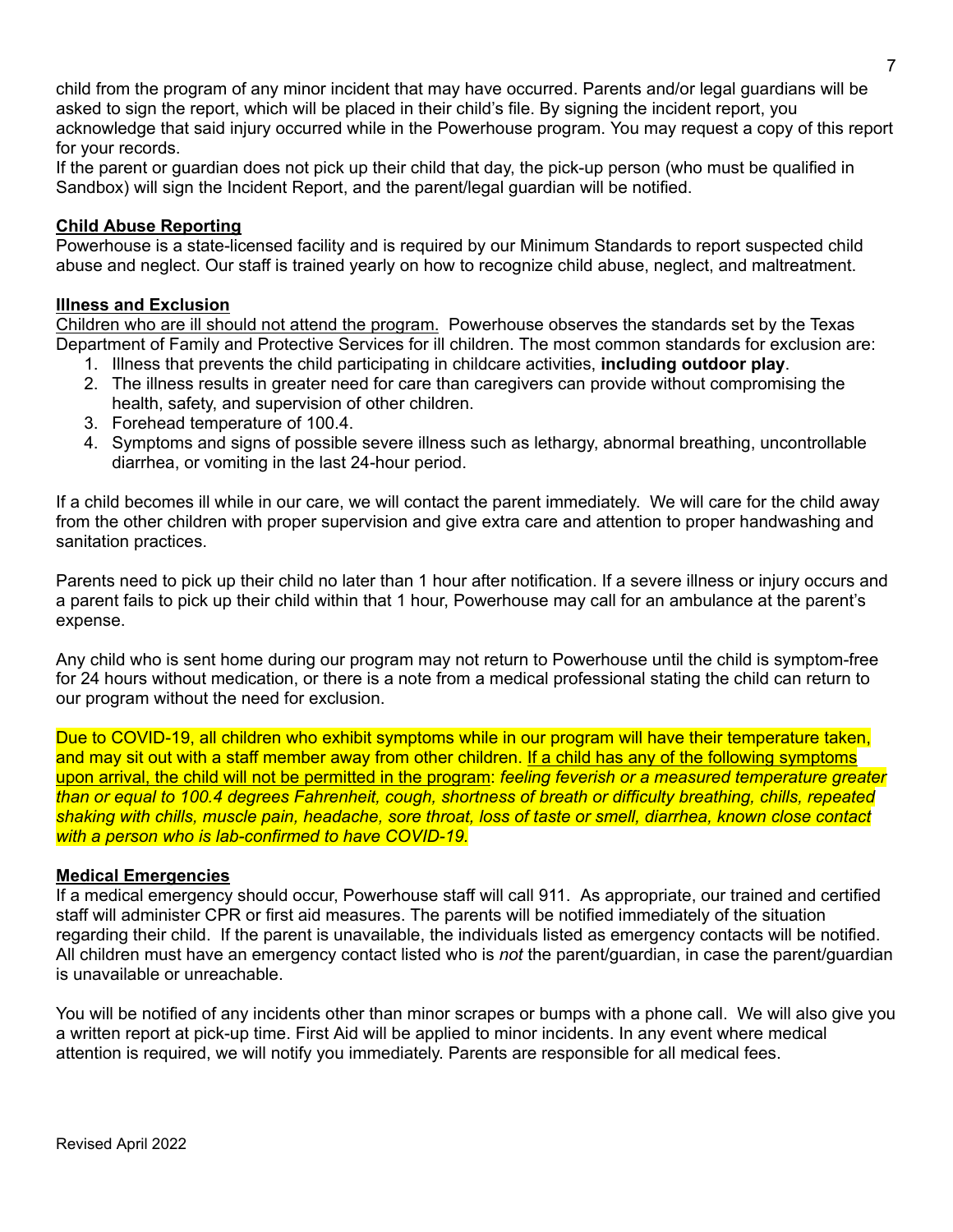#### 8

#### **Medication**

If, while in our care, your child should need medication (prescription or over the counter), an Authorization for Dispensation of Medication form must be on file in the Powerhouse Office. All medication must be brought in the original bottle with the child's name and dosage information listed on the label. Medication cannot be expired. Please bring medication directly to the Powerhouse Office where it will be secured until administered to your child. We do not have access to Life School medication.

#### **Immunizations**

Your child's immunization records must be on file with Life School.

#### **Emergency Evacuation**

Should an emergency occur, children will be evacuated to the locations below. You will be notified of any evacuation that may occur.

Red Oak Campus – field behind the Education Building. Cedar Hill Campus – grass area on the West side of the building. Lancaster Campus – land on the South side of the building. Waxahachie Campus – field behind the building. Oak Cliff Campus – football field area/JR High/HS Building

#### **Drills**

We follow all state Minimum Standards for fire, storm, and lockdown drills. If you have questions regarding our drill procedures, please contact your Site Director. If you arrive during the middle of a practice drill, you will be expected to participate and/or wait until the drill is complete.

#### **Child to Staff Ratios**

Powerhouse implements a lower child-to-staff ratio than the state requires. Powerhouse has the right to expand class size at any time due to enrollment. Powerhouse will always comply with the Department of Families and Protective Services unless under an emergency.

#### **Indoor vs. Outdoor Play**

Powerhouse implements indoor and outdoor play throughout the school year. When the outside temperature reads from 66-100 degrees, children will be taken outside and will remain for the full recess time as set in the class schedule. When the temperature reads anywhere from 50-65 degrees or above 100 degrees, the children will be taken outside (with jackets if applicable) for a period of 10-15 minutes. Anytime outdoor play is not feasible due to weather conditions or weather advisories, children will have active playtime indoors in the designated indoor play space (i.e. gym, auditorium, etc.)

#### **End of Year Statements**

End of Year Tax Statements will be emailed to you by your Site Director or a member of our Central Office. You can expect to receive these at the end of each January.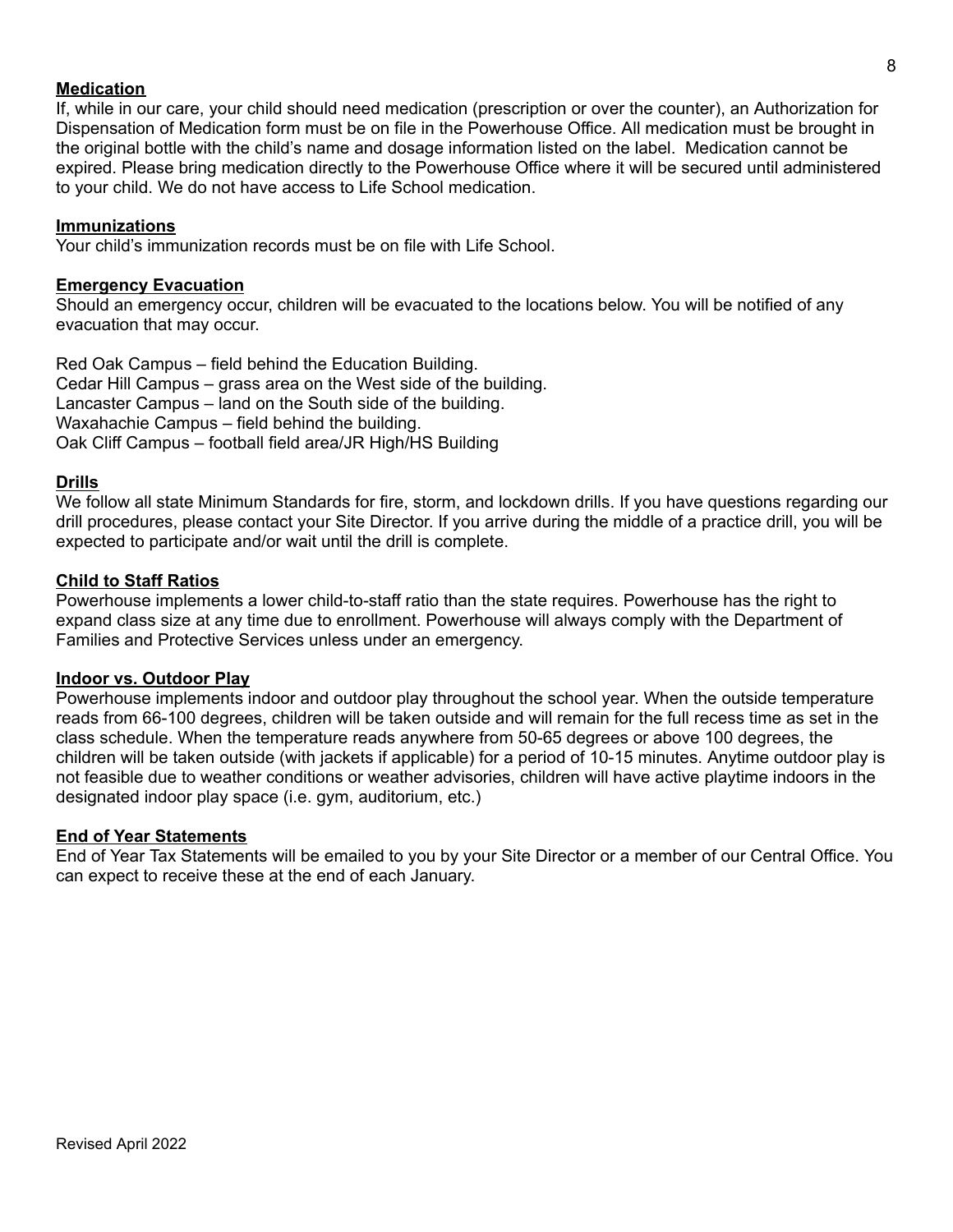# **Discipline and Guidance Policy for: POWERHOUSE**

Name of Operation

- Discipline must be:
	- (1) Individualized and consistent for each child;
	- (2) Appropriate to the child's level of understanding; and
	- (3) Directed toward teaching the child acceptable behavior and self-control.
- A caregiver may only use positive methods of discipline and guidance that encourages self-esteem, self-control, and self-direction, which includes at least the following:
	- (1) Using praise and encouragement of good behavior instead of focusing only upon unacceptable behavior;
	- (2) Reminding a child of behavior expectations daily by using clear, positive statements;
	- (3) Redirecting behavior using positive statements; and
	- (4) Using brief supervised separation or time out from the group, when appropriate for the child's age and development, which is limited to no more than one minute per year of the child's age.
- There must be no harsh, cruel, or unusual treatment of any child. The following types of discipline and guidance are prohibited:
	- (1) Corporal punishment or threats of corporal punishment;
	- (2) Punishment associated with food, naps, or toilet training;
	- (3) Pinching, shaking, or biting a child;
	- (4) Hitting a child with a hand or instrument;
	- (5) Putting anything in or on a child's mouth;
	- (6) Humiliating, ridiculing, rejecting, or yelling at a child;
	- (7) Subjecting a child to harsh, abusive, or profane language;
	- (8) Placing a child in a locked or dark room, bathroom, or closet with the door closed; and
	- (9) Requiring a child to remain silent or inactive for inappropriately long periods of time for the child's age.

Texas Administrative Code, Title 40, Chapters 746 and 747, Subchapters L, Discipline and Guidance

| Signature         | Date |
|-------------------|------|
|                   |      |
|                   |      |
|                   |      |
| Check one please: |      |

TDPRS-CCL 06/02/03 Revised April 2022

I